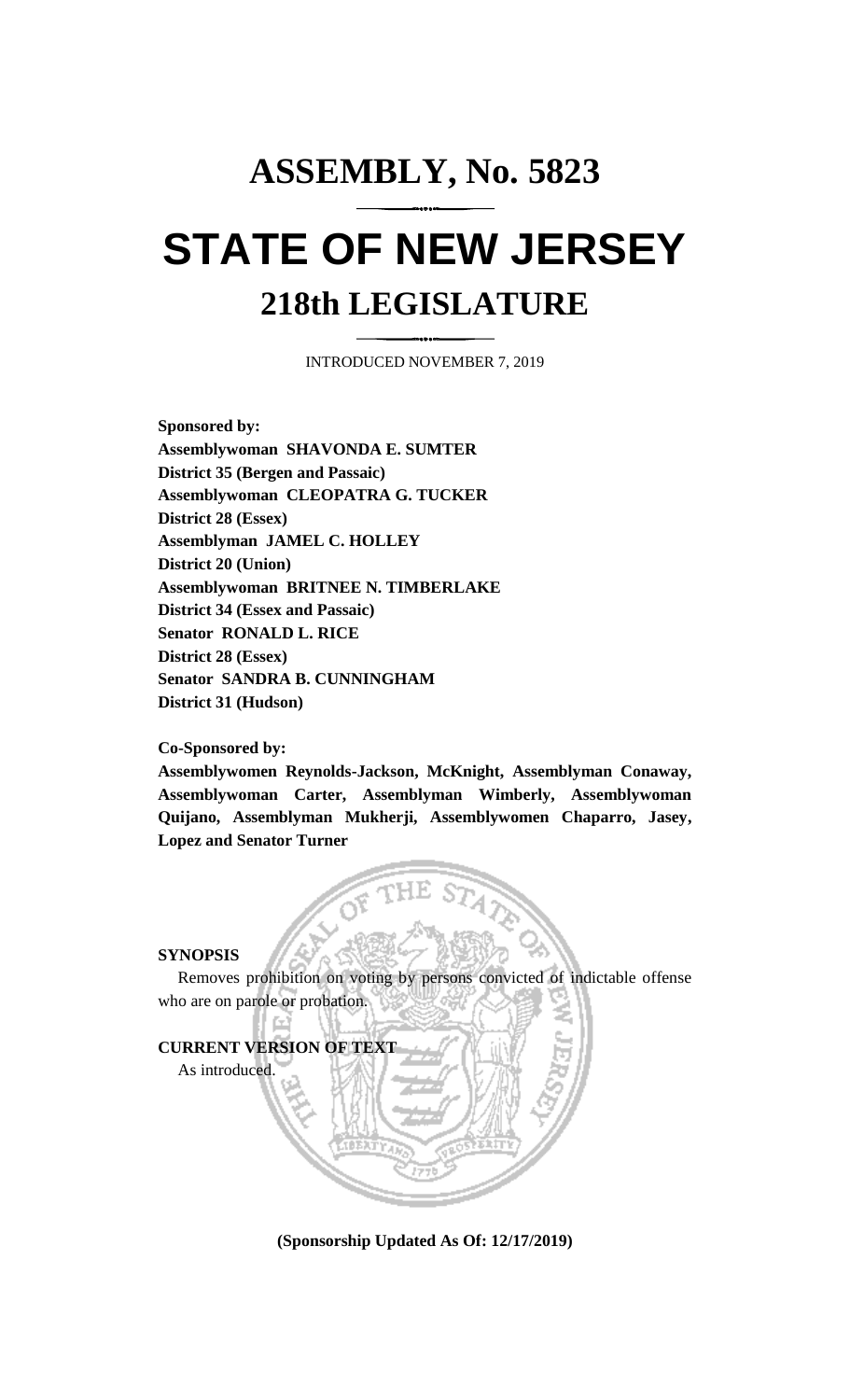**AN ACT** concerning the right to vote by persons convicted of an indictable offense who are on parole or probation, supplementing chapter 4 of Title 19 of the Revised Statutes, and amending

 various parts of the statutory law. **BE IT ENACTED** *by the Senate and General Assembly of the State of New Jersey:* 9 1. (New section) The Legislature finds and declares: a. Voting is both a fundamental right and a civic duty. b. In New Jersey, many people are denied the right to vote because they are on probation or parole for an indictable offense. c. New Jersey first denied the right to vote, and permitted the Legislature to deny by law the right to vote, on account of a criminal conviction as part of its Constitution of 1844. d. The law in its current form was enacted decades prior to the dramatic increases in incarceration experienced by New Jersey and 18 the nation over the past 40 years. e. Nearly half of those denied the right to vote because of a criminal conviction are Black, due to racial disparities in the criminal justice system. f. There is no evidence that denying the right to vote to people with criminal convictions serves any legitimate public safety purpose. g. Denying the right to vote to people with criminal convictions who are on parole or probation unnecessarily burdens law enforcement, election officials, and New Jersey residents. Administering New Jersey's current law requires involvement from multiple public safety agencies, as well as State and local election officials, and average citizens need to understand principles of the criminal law in order to know who is or is not eligible to vote. h. This act, P.L. , c. (pending before the Legislature as this bill), would conserve law enforcement resources and create a bright-line rule so that average citizens are not wrongly denied their right to vote due to confusion or mistake. 2. R.S.19:4-1 is amended to read as follows: 19:4-1. **[**Except as provided in R.S.19:4-2 and R.S.19:4-3, every**]** Every person possessing the qualifications required by Article II, paragraph 3, of the Constitution of the State of New Jersey and having none of the disqualifications hereinafter stated and being duly registered as required by Title 19, shall have the right of suffrage and shall be entitled to vote in the polling place assigned to the election district in which he actually resides, and not elsewhere.

**EXPLANATION – Matter enclosed in bold-faced brackets [thus] in the above bill is not enacted and is intended to be omitted in the law.**

**Matter underlined thus is new matter.**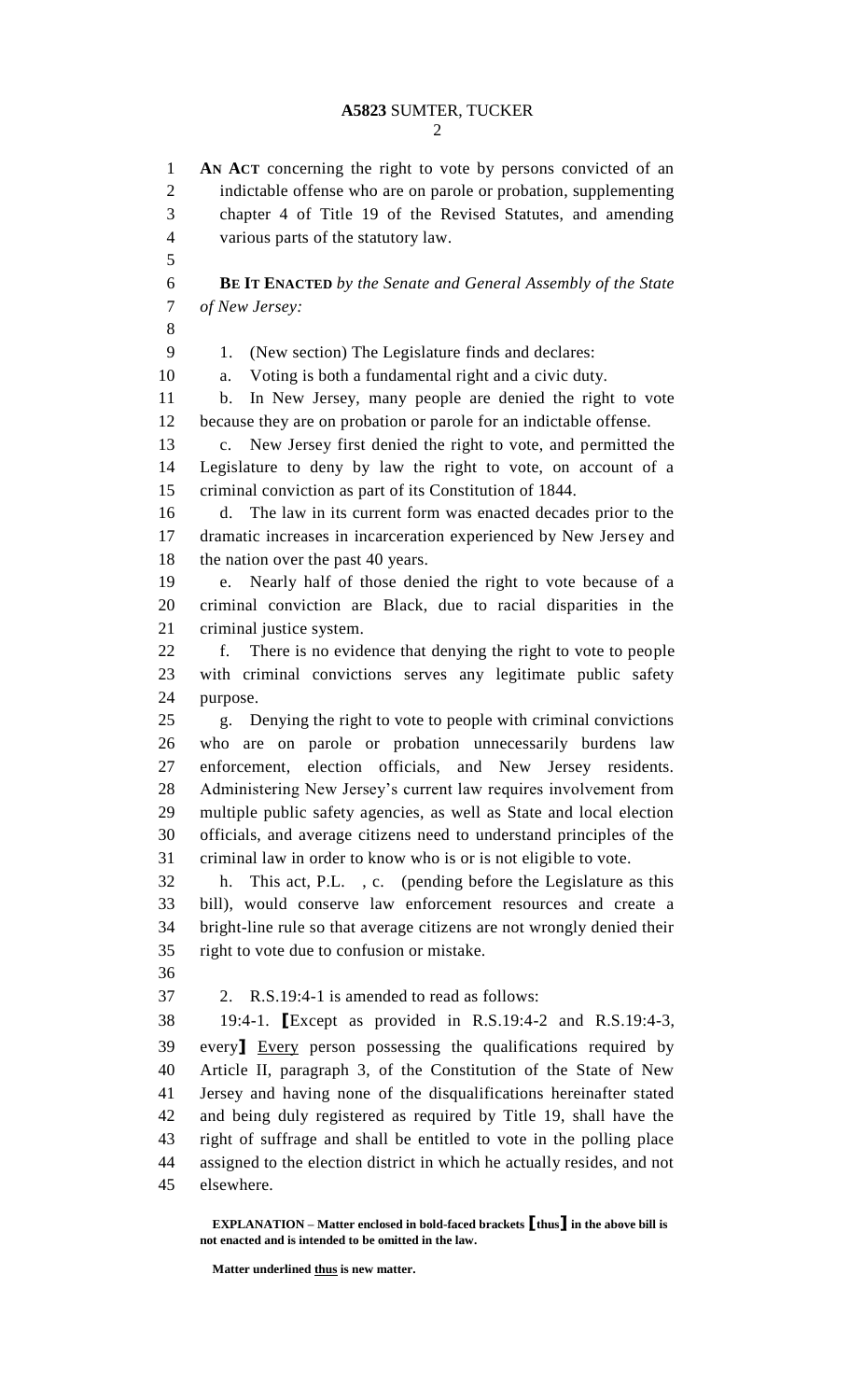No person shall have the right of suffrage-- (1) Who has been adjudicated by a court of competent jurisdiction to lack the capacity to understand the act of voting; or (2) (Deleted by amendment.) (3) (Deleted by amendment.) (4) (Deleted by amendment.) (5) (Deleted by amendment.) (6) Who has been convicted of a violation of any of the provisions of this Title, for which criminal penalties were imposed, if such person was deprived of such right as part of the punishment therefor while serving a sentence of incarceration according to law unless pardoned or restored by law to the right of suffrage; or (7) Who shall be convicted of the violation of any of the provisions of this Title, for which criminal penalties are imposed, if such person shall be deprived of such right as part of the punishment therefor while serving a sentence of incarceration according to law, unless pardoned or restored by law to the right of suffrage; or (8) Who is serving a sentence **[**or is on parole or probation**]** of incarceration as the result of a conviction of any indictable offense under the laws of this or another state or of the United States. A person who will have on the day of the next general election the qualifications to entitle him to vote shall have the right to be registered for and vote at such general election and register for and vote at any election, intervening between such date of registration and such general election, if he shall be a citizen of the United States and shall meet the age and residence requirements prescribed by the Constitution of this State and the laws of the United States, when such intervening election is held, as though such qualifications were met before registration. (cf: P.L.2010, c.50, s.17) 3. Section 16 of P.L.1974, c.30 (C.19:31-6.4) is amended to read as follows: 16. a. The Secretary of State shall cause to be prepared and shall provide to each county commissioner of registration forms of size and weight suitable for mailing, which shall require the information required by R.S.19:31-3 in substantially the following form: VOTER REGISTRATION APPLICATION Print clearly in ink. Use ballpoint pen or marker. (1) This form is being used as: 43 [ ] New registration [ ] Address change [ ] Name change (2) Name:..................................................... 47 ...............Last First Middle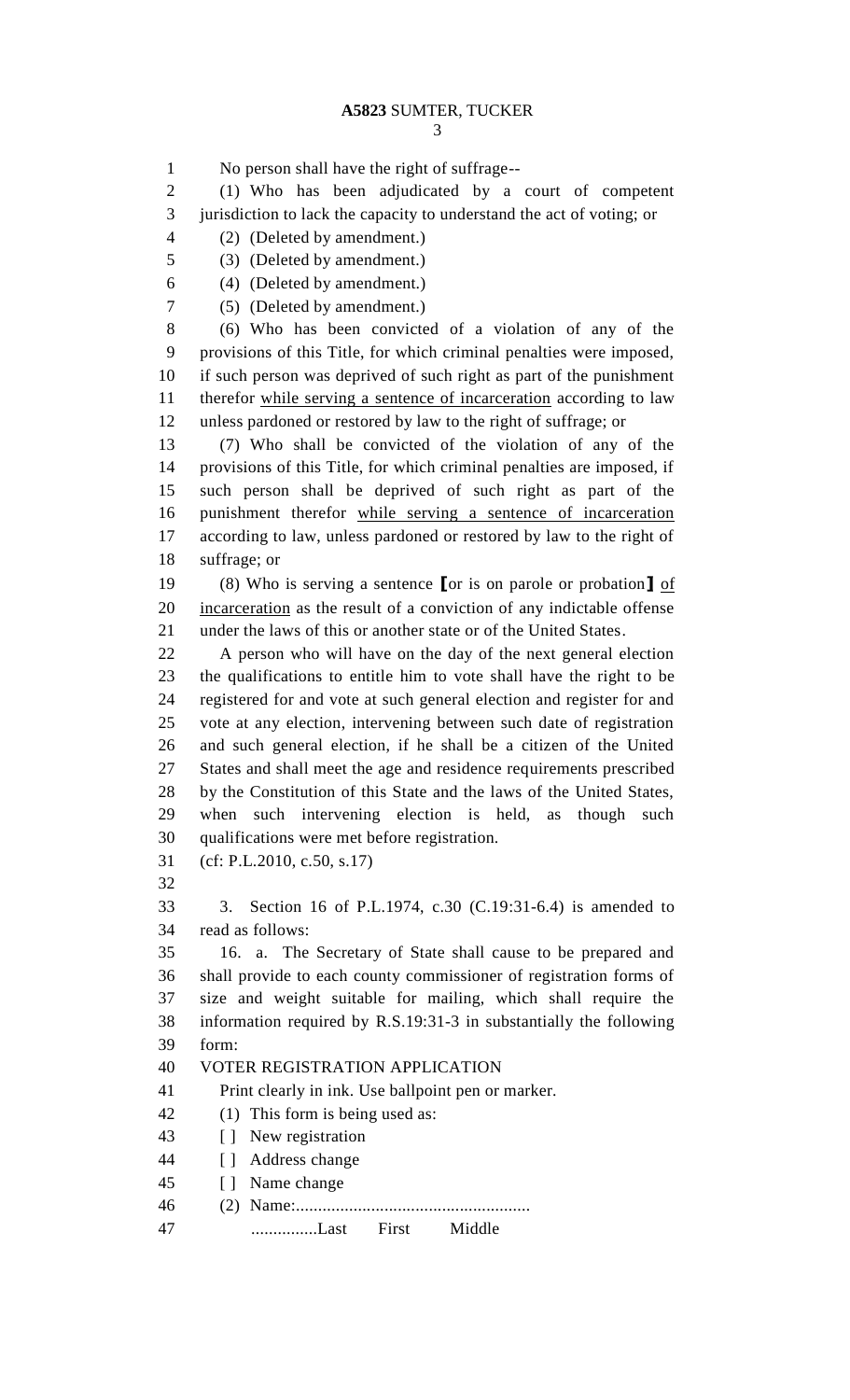|--|

 (3) Are you a citizen of the United States of America? []Yes []No (4) Will you be 18 years of age on or before election day? []Yes [] No If you checked 'No' in response to either of these questions, do not complete this form. (5) Street Address where you live: ......................................................... Street Address Apt. No. ......................................................... (6) City or Town County Zip Code (7) Address Where You Receive Your Mail (if different from above): ............................................................ (8) Date of Birth: ...................................................... Month Day Year (9) (a) Telephone Number (optional)...................... (b) E-Mail Address (optional)..................... (10) Name and address of Your Last Voter Registration ............................................................ ............................................................ ............................................................ (11)If you are registering by mail to vote and will be voting for the first time in your current county of residence, please provide one of the following: (a) your New Jersey driver's license number:................................ (b) the last four digits of your Social Security Number.................... OR submit with this form a copy of any one of the following documents: a current and valid photo identification card; a current utility bill, bank statement, government check, pay check or any other government or other identifying document that shows your name and current address. If you do not provide either your New Jersey driver's license number or the last four digits of your Social Security Number, or enclose a copy of one of the documents listed above, you will be asked for identification when voting for the first time, unless you are exempt from doing so under federal or State law. (12) Do you wish to declare a political party affiliation? (Optional): **I** YES. Name of Party: [] NO. I do not wish to declare a political party affiliation at this time. (13)[] I wish to receive a Mail-in Ballot for all future elections, until I request otherwise in writing. (14)Declaration - I swear or affirm that: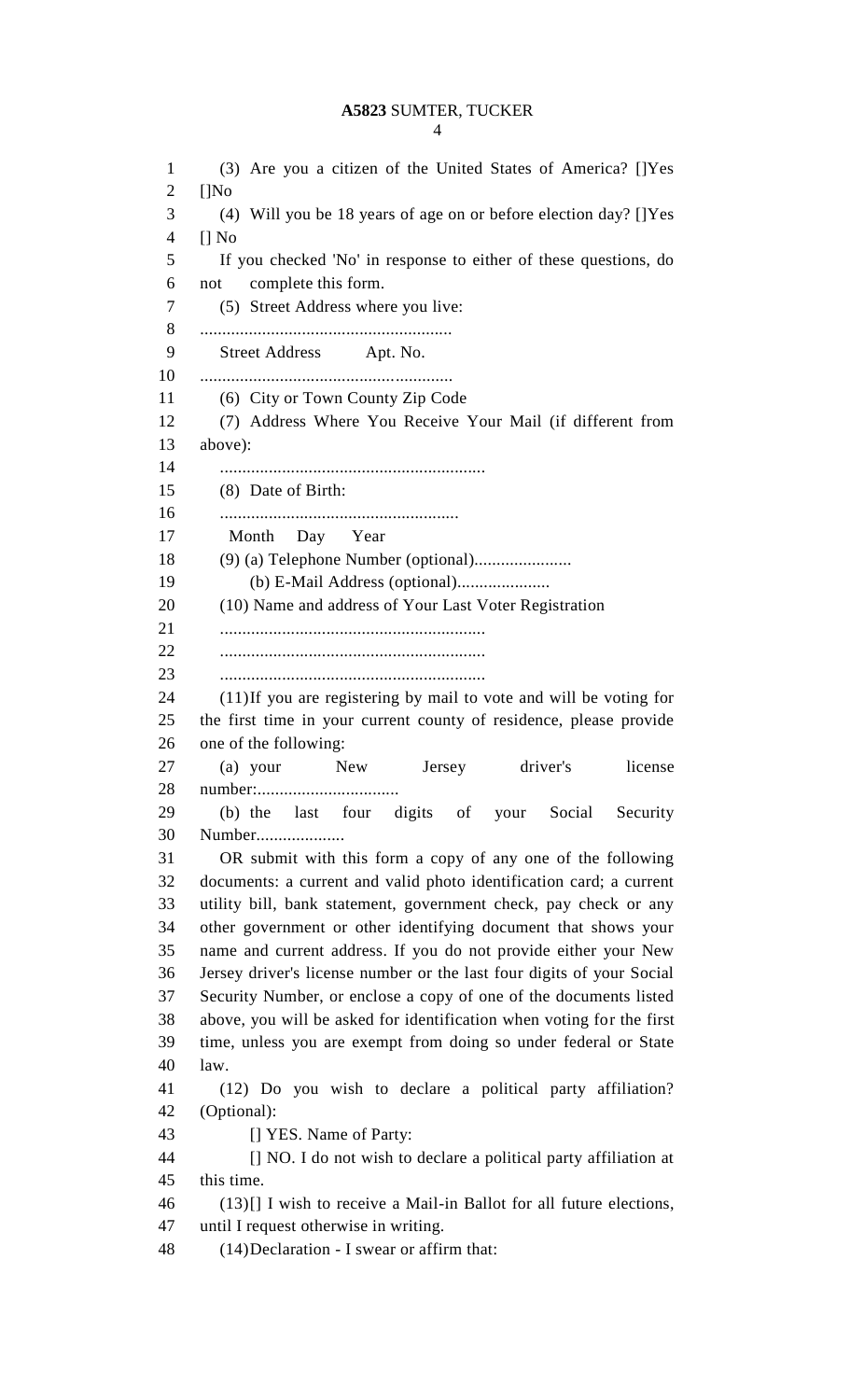1 I am a U.S. citizen. I live at the above address. I will be at least 18 years old on or before the day of the next election. I am not **[**on parole, probation or**]** serving a sentence of incarceration due to a conviction for an indictable offense under any federal or State laws. I UNDERSTAND THAT ANY FALSE OR FRAUDULENT REGISTRATION MAY SUBJECT ME TO A FINE OF UP TO \$15,000, IMPRISONMENT UP TO FIVE YEARS, OR BOTH PURSUANT TO R.S.19:34-1. ........................................................... Signature or mark of the registrant Date (15)If applicant is unable to complete this form, print the name and address of individual who completed this form. ................................................... Name ................................................... Address In addition, the form may include notice to the applicant of information and options relating to the registration and voting process, including but not limited to notice of qualifications required of a registered voter; notice of the final day by which a person must be registered to be eligible to vote in an election; notice of the effect of a failure to provide required identification information; a place at which the applicant may indicate availability for service as a member of the district board of elections; a place at which the applicant may indicate whether he or she requires a polling place which is accessible to individuals with disabilities and the elderly or whether he or she is legally blind; a place at which the applicant may indicate a desire to receive additional information concerning voting by mail; and if the application indicates a political party affiliation, the voter is permitted to vote in the primary election of a political party other than the political party in which the voter was affiliated previously only if the voter registration form with the change of political party affiliation is filed prior to the 50th day next preceding the primary election. The form may also include a space for the voter registration agency to record whether the applicant registered in person, by mail or by other means. b. The reverse side of the registration form shall bear the address of the Secretary of State or the commissioner of registration to whom such form is supplied, and a United States postal permit the charges upon which shall be paid by the State. c. The Secretary of State shall cause to be prepared registration forms of the size, weight and form described in subsection a. of this section in both the English and Spanish language and shall provide such forms to each commissioner of registration of any county in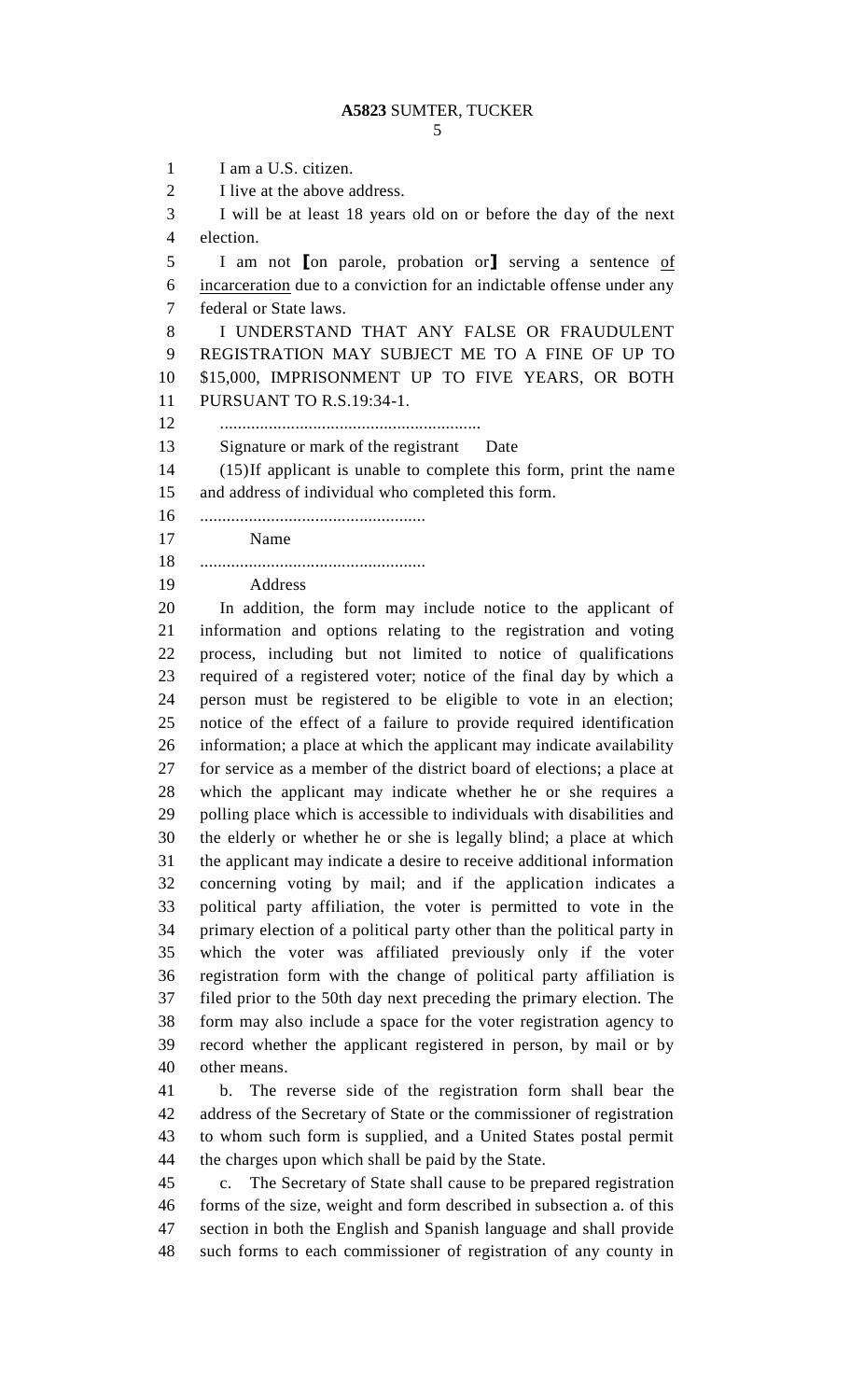which there is at least one election district in which bilingual sample ballots must be provided pursuant to R.S.19:14-21, R.S.19:49-4 or section 2 of P.L.1965, c.29 (C.19:23-22.4).

 d. The commissioner of registration shall furnish such registration forms upon request in person to any person or organization in such reasonable quantities as such person or organization shall request. The commissioner shall furnish no fewer than two such forms to any person upon request by mail or by telephone.

 e. Each such registration form shall have annexed thereto instructions specifying the manner and method of registration, and the vote by mail option specified on the form, and stating the qualifications for an eligible voter.

 f. The Secretary of State shall also furnish such registration forms and such instructions to the Director of the Division of Workers' Compensation, the Director of the Division of Employment Services, and the Director of the Division of Unemployment and Temporary Disability Insurance in the Department of Labor and Workforce Development; to the Director of the Division of Taxation in the Department of the Treasury; to the Executive Director of the New Jersey Transit Corporation; to the appropriate administrative officer of any other public agency, as defined by subsection a. of section 15 of P.L.1974, c.30 (C.19:31- 6.3); to the Adjutant General of the Department of Military and Veterans' Affairs; and to the chief administrative officer of any voter registration agency, as defined in subsection a. of section 26 of P.L.1994, c.182 (C.19:31-6.11).

 g. All registration forms received by the Secretary of State in the mail or forwarded to the Secretary of State shall be forwarded to the commissioner of registration in the county of the registrant. Each such form, and any registration form received otherwise by a commissioner of registration, shall be forwarded to the county clerk if the vote by mail option is selected on a form.

 h. An application to register to vote received from the New Jersey Motor Vehicle Commission or a voter registration agency, as defined in subsection a. of section 26 of P.L.1994, c.182 (C.19:31- 6.11), shall be deemed to have been timely made for the purpose of qualifying an eligible applicant as registered to vote in an election if the date on which the commission or agency shall have received that document in completed form, as indicated in the lower right hand corner of the form, was not later than the 21st day preceding that election.

 i. Each commissioner of registration shall make note in the permanent registration file of each voter who is required to provide the personal identification information required pursuant to this section, as amended, and R.S.19:15-17, R.S.19:31-5 and Pub.L.107- 252 (42 U.S.C.s. 15301 et seq.), to indicate the type of identification provided by the voter and the date on which it is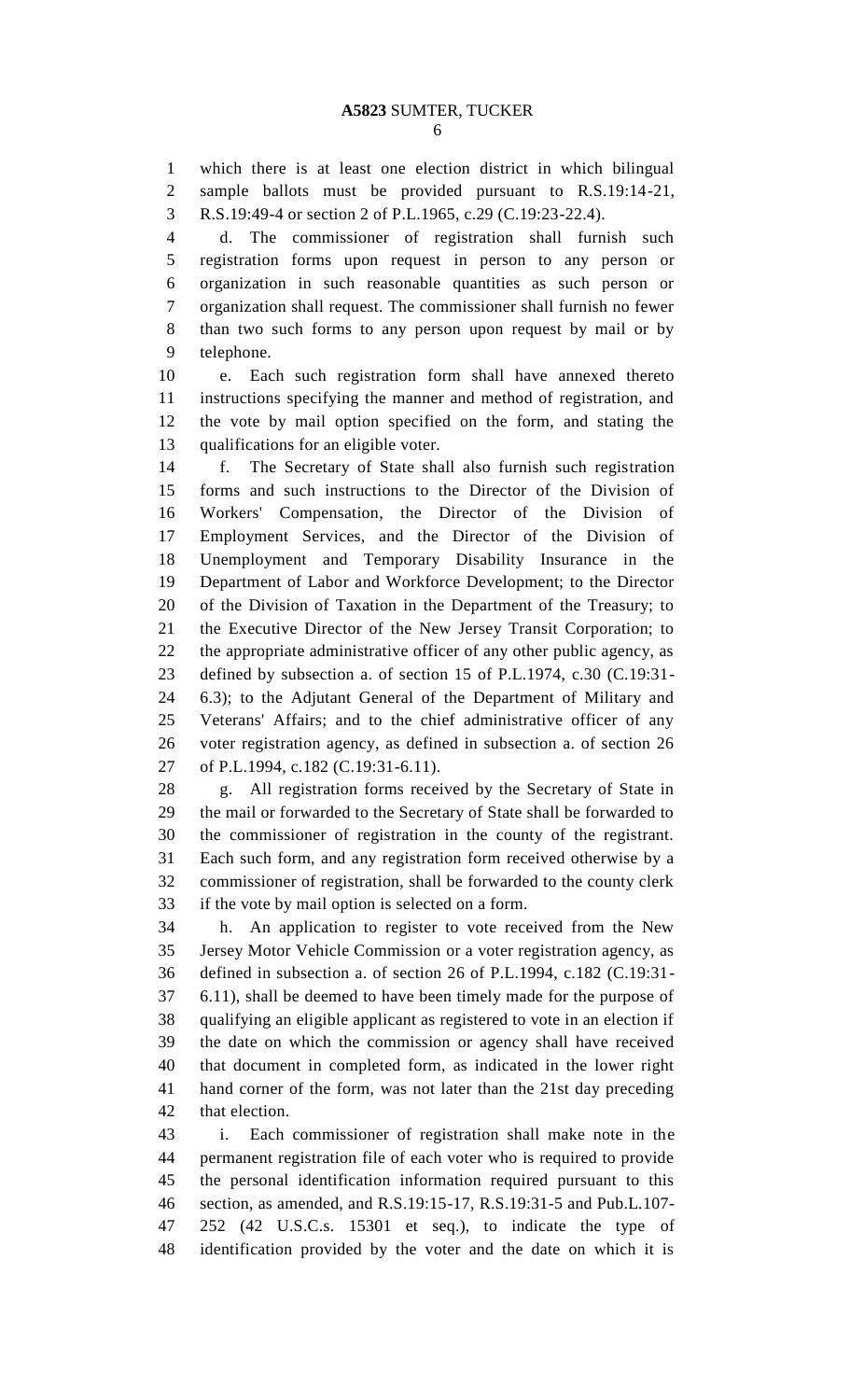provided. Prior to the June 2004 primary election, when such a newly registered voter seeks to vote for the first time following his or her registration, the voter will be required to provide such personal identification information. Beginning with the June 2004 primary election, when such a newly registered voter seeks to vote for the first time following his or her registration, the voter will not be required to provide such information if he or she had previously provided the personal identification information required pursuant to this section. The required information shall be collected and stored for the time and in the manner required pursuant to regulations promulgated by the Secretary of State.

12 j. The Secretary of State shall amend the voter registration application form if necessary to conform to the requirements of applicable federal or State law.

 k. In the event that the name of any political party entered on the voter registration form by a voter who wishes to declare a political party affiliation is not legible, the commissioner of registration shall mail the voter a political party declaration form and a letter explaining that the voter's choice was not understood and that the voter should complete and return the declaration form in order to be affiliated with a party.

(cf: P.L.2018, c.72, s.3)

4. R.S.19:31-17 is amended to read as follows:

 19:31-17. a. Once each month during the first five days thereof, the chief State election official shall notify the commissioner of registration of a county of any information which the official shall have received during the previous month from the United States Attorney under subsection g. of section 8 of Pub.L. 103-31 (42 U.S.C. s. 1973gg-6) concerning the conviction of a resident of the county of a crime under the laws of the United States, or any other official action relating to such a conviction, that would constitute grounds for disfranchisement of the person while serving a sentence of incarceration under the laws of this State.

 b. Once each month during the first five days thereof the prosecutor of the county shall deliver to the commissioner a list of the names and addresses of all persons and their ages and offenses who have been convicted during the previous month of a crime which would disfranchise them while serving a sentence of incarceration under the laws of this State, including therewith the date upon which judgment of conviction was entered against the 42 person, and also including a statement of any sentence of incarceration imposed by the court during the month upon any person so convicted during that month or any previous month; provided, however, if the address of the person so convicted is located in a county other than the county in which the conviction was obtained the said prosecutor shall mail a report of such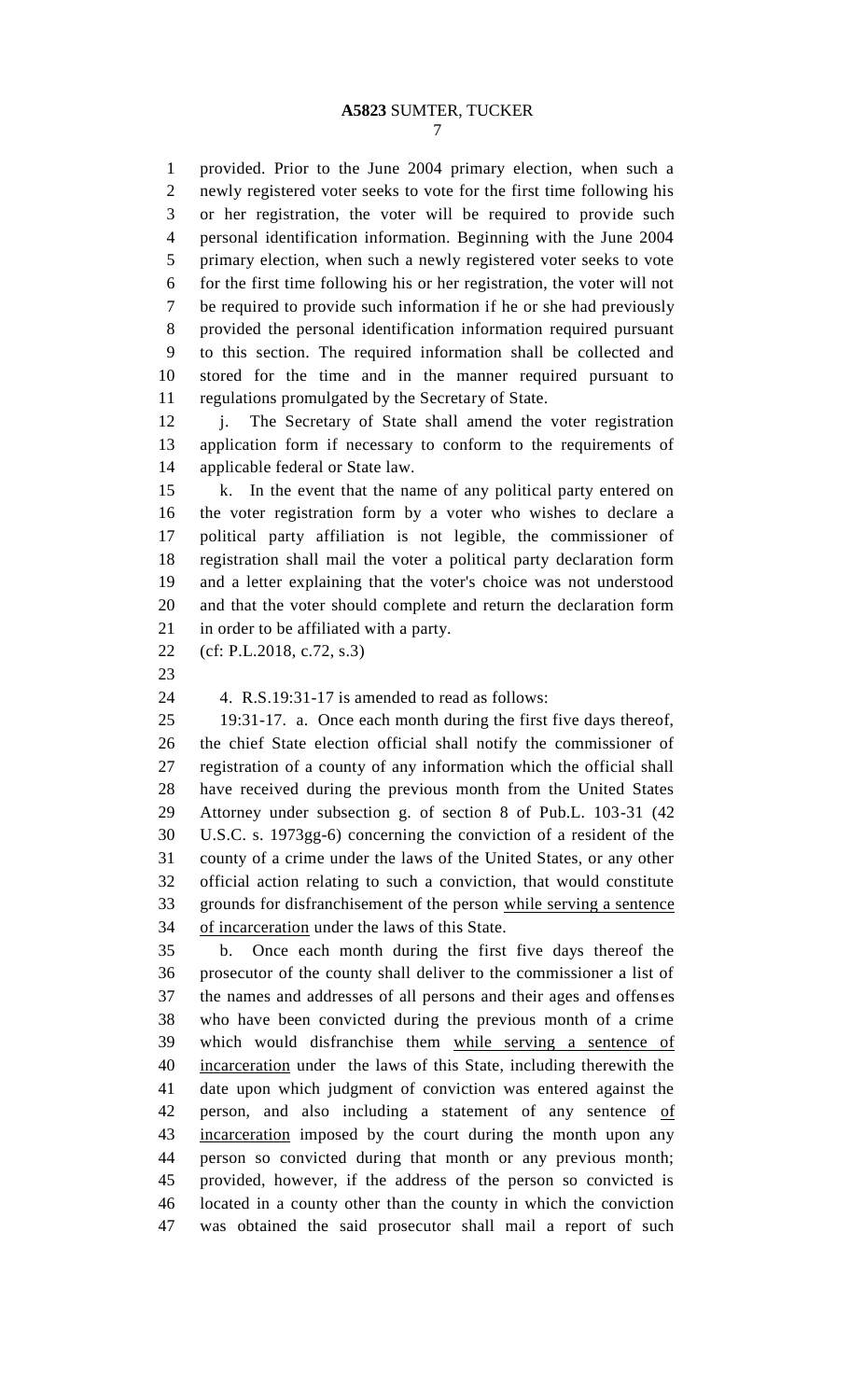conviction to the proper election official of the county in which the address of such person is located. c. Upon the receipt of the notice prescribed under subsection a. of this section or the list prescribed under subsection b. hereof, the commissioner shall make such investigation as is necessary to establish to his satisfaction that the convicted person who was sentenced to a period of incarceration is registered to vote in the county. If it is so established, the commissioner shall cause the registration and record of voting forms of such convicted and sentenced registrant to be transferred to the conviction and 11 incarceration file. In the event the person so convicted and incarcerated is not registered at the time the list or report is received, the commissioner shall cause an index card to be made out and inserted in its proper place in the master index file bearing the information received from the State election official or a county prosecutor, and the person so convicted and incarcerated shall be denied the right to register while serving a sentence of incarceration. Such persons upon the restoration of their citizenship rights or upon being pardoned shall be required to register or reregister before being allowed to vote. (cf: P.L.1994, c.182, s.15) 5. R.S.19:34-4 is amended to read as follows: 19:34-4. If a person convicted of a crime which disfranchises

 him while serving a sentence of incarceration shall vote at any election, unless he shall have been pardoned or restored by law to the right of suffrage, he shall be guilty of a crime of the fourth degree.

(cf: P.L.2005, c.154, s.24)

6. R.S.19:34-25 is amended to read as follows:

 19:34-25. a. If a person shall, directly or indirectly, by himself or by any other person in his behalf, give, lend or agree to give or lend, or shall offer, promise or promise to procure, or endeavor to procure, any money or other valuable consideration or thing to or for any voter, or to or for any person, in order to induce any voter to vote or refrain from registering for any election, or shall corruptly do or commit any of the acts in this section mentioned because of any such voter having voted or refrained from voting at an election, or registered or refrained from registering at an election, he shall be guilty of a crime of the third degree.

 Bribery of member of election board; acceptance. b. Whosoever shall, directly or indirectly, make or give any money or other thing of value to any member of the district board because of his membership on such board, or when it shall appear that such money or other thing of value is made or given to such member because of his membership on the board, except as hereinbefore provided as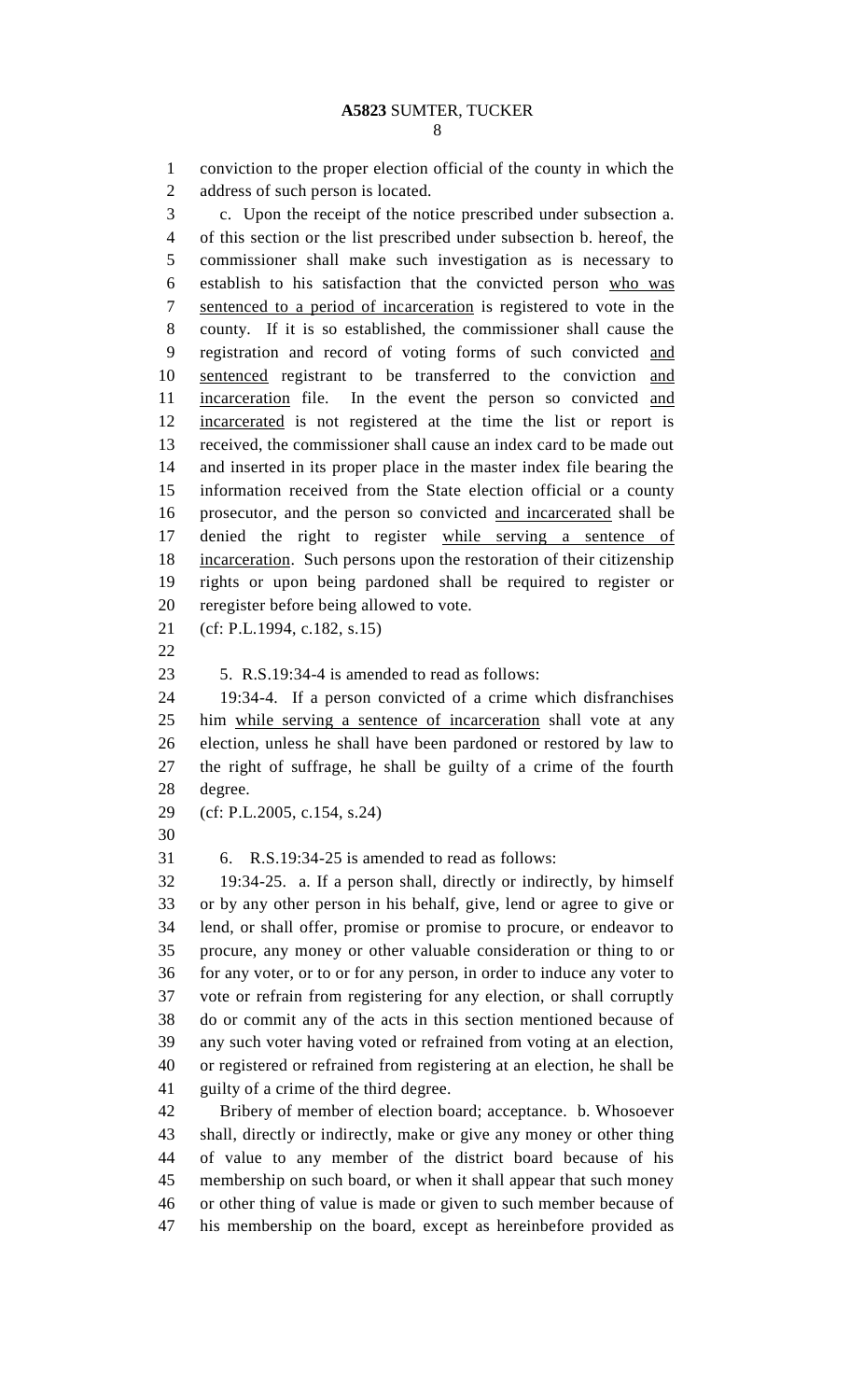his legal compensation for service on the board, shall be guilty of a crime of the third degree.

 Any member of a district board who shall, by himself, or by any other person in his behalf, receive any money or other thing of value because of his membership on such board, or when it shall appear that such money or other thing of value is accepted or received by such member because of his membership on the board, except as hereinbefore provided as his legal compensation for service on the board, shall be guilty of a crime of the third degree.

 Promising office or employment. c. A person who shall directly or indirectly, by himself or by any other person in his behalf, give or procure, or agree to give or procure or offer or promise to procure, or endeavor to procure any office, place or employment to or for any voter, or to or for any person on behalf of such voter, or to or for any other person, in order to induce such voter to vote or refrain from voting, or to register or refrain from registering, or shall corruptly do any act as above because of any voter having voted or refrained from voting, or having registered or refrained from registering for any election, shall be guilty of a crime of the third degree.

 Acceptance of bribe by voter. d. Any voter who shall directly or indirectly, by himself or by any other person on his behalf, receive, agree or contract for any money, gift, loan or valuable consideration, office, place or employment for himself or for any other person for voting or agreeing to vote, or for refraining or agreeing to refrain from voting at any election, or for registering or agreeing to register, or for refraining or for agreeing to refrain from registering for any election, shall be guilty of a crime of the third degree.

 Bribery of delegates. e. If a person shall, directly or indirectly, give, offer or promise to give any sum or sums of money or any valuable thing in action, victuals, drink or preferment or other considerations, by way of fee, reward, gift or gratuity, or other valuable present or reward to obtain, procure or influence the opinion, behavior, vote or abstaining from voting for the election of any delegate to any convention of any political party, to nominate any candidate for member of the legislature, for member of congress, for electors for president and vice president of the United States, for governor, or for any candidate for any office in any county or municipality; or if any person being a delegate to any political convention to nominate candidates for any of the offices named in this title shall directly or indirectly, ask for, accept, receive or take any sum or sums of money, or other valuable consideration by way of fee, reward, gift or gratuity, or other valuable consideration for the giving or refusing to give his vote at any such convention, the person so offering, asking, or receiving shall be guilty of a crime of the third degree.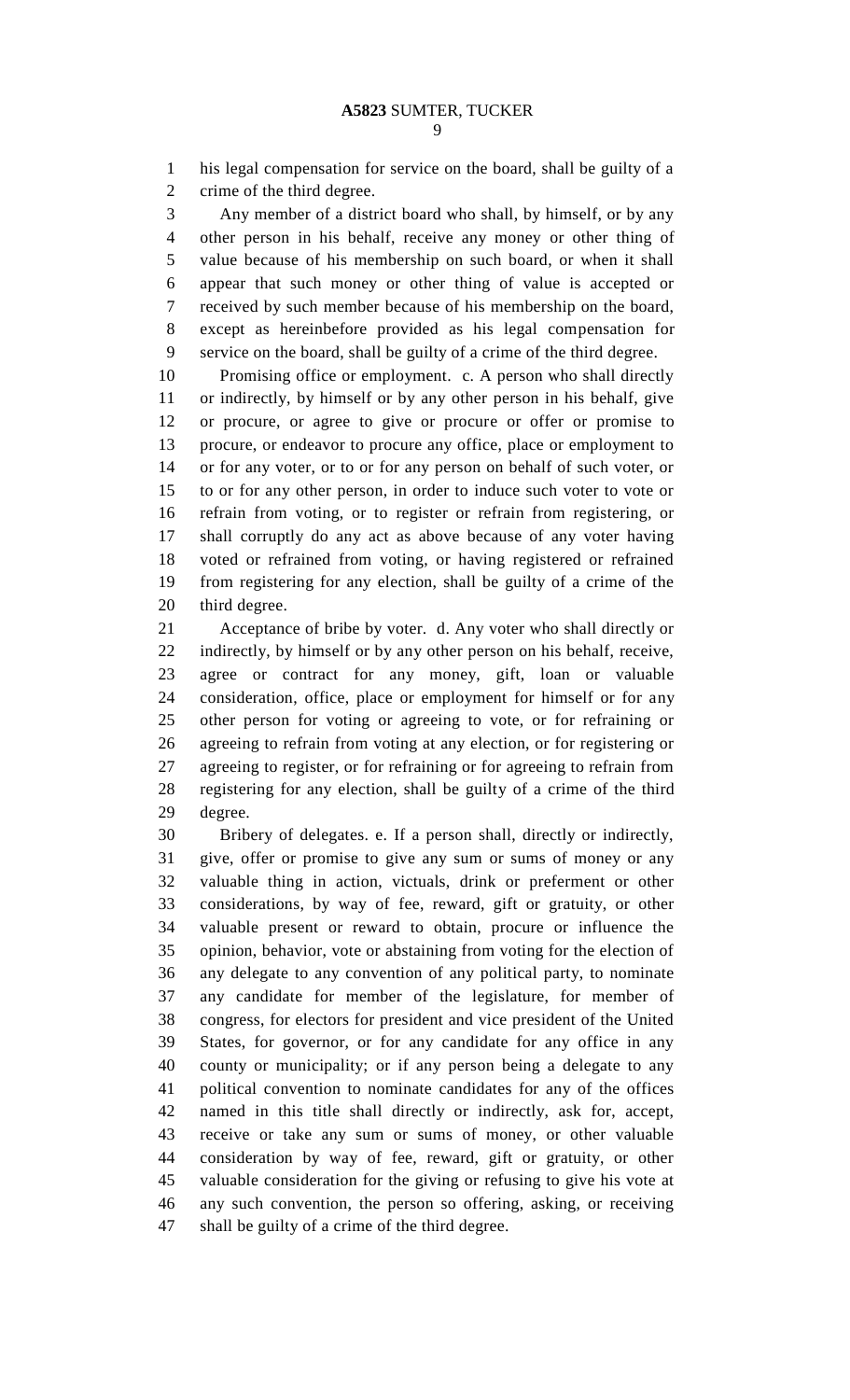Bribery at election. f. Whoever shall, directly or indirectly, give, furnish, supply or promise, or cause to be given, furnished, supplied, offered or promised, to any person or persons, any money, service, preferment or valuable thing with the intent that such money or valuable thing or any other money, service, preferment or valuable thing shall be given, offered, promised or used, by any person or persons, by way of fee, reward, gift or gratuity, for giving or refusing to give any vote of any citizen, at any election of any public officer, state, county or municipal, to be held therein, or of any member of congress, of electors for president and vice president of the United States, or at any election of any delegate or delegates to any political convention to be held for the nomination of any of the officers above, or by way of gift, gratuity or reward, for giving or withholding the vote of any delegate at any such convention, shall be guilty of a crime of the third degree.

 Inducing voters. g. A person who shall, directly or indirectly, by himself or by any other person in his behalf, give, lend, or agree to give or lend, or procure, or agree to procure or offer or promise to procure, or endeavor to procure, any money or other valuable consideration or thing, or any office, place or employment to or for any voter, or to or for any person, in order to induce such voter to vote or refrain from registering or voting at any election, or shall corruptly do or commit any of the acts in this section mentioned, because of any voter having voted or refrained from voting or having registered or refrained from registering for any election, shall be guilty of a crime of the third degree.

 Contributions for use in bribing. h. A person who shall give, advance or pay, or cause to be given, advanced or paid, any money or other valuable thing to any person, or to the use of any person, with the intent that such money or other valuable thing, or any part thereof, shall be expended, or used for bribery of voters, or for any other unlawful purpose at any election, or who shall knowingly pay, or cause to be paid money to any person wholly or in part expended in bribery of a voter at any election, shall be guilty of a crime of the third degree.

 Receiving rewards. i. A person who shall, directly or indirectly, by himself, or by any other person on his behalf, receive, agree or contract for any money, gift, loan or valuable consideration, office, place or employment for himself or for any other person for voting or agreeing to vote, or for refraining or agreeing to refrain from voting at any election, or for registering or agreeing to register, or for refraining or for agreeing to refrain from registering for any election, shall be guilty of a crime of the third degree.

 Gift, or promise of, for certain purposes. j. No person shall give or agree to give for the purpose of promoting or procuring or for the purpose of opposing or preventing the election of a candidate for public office, or for the purpose of promoting or procuring or for the purpose of opposing or preventing the nomination of any person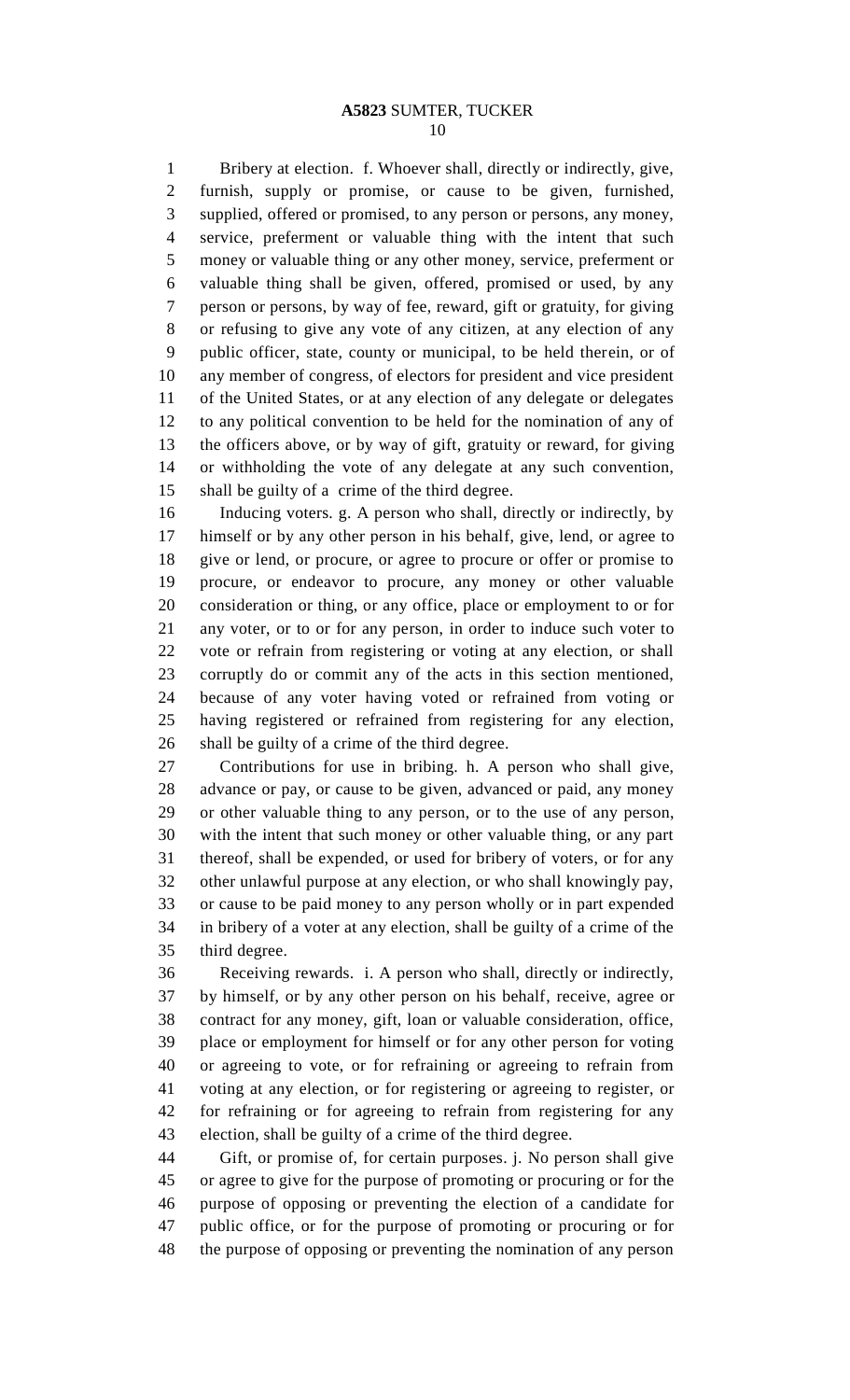as a candidate for public office, any money or any valuable thing to be used for any of the following purposes:

 1. To provide or give or to pay, wholly or in part, the expense of giving or providing any meat, drink, entertainment or provision to or for any person for the purpose of influencing that person or any other person to give or refrain from giving his vote at any election, or because of any such person or any other person having voted or refrained from voting.

 2. To provide for the payment of rent for or for the purpose of providing and fitting up any clubroom for social or recreative purposes, or providing for uniforms for any organized club.

 3. To provide for the payment for the insertion in any newspaper or magazine of any article tending to influence any person to give or refrain from giving his vote to any candidate or candidates at any election; or to provide for payment for the distribution of any newspaper or magazine wherein any such article is printed; or to provide for payment of the printing or of the distribution of any circular, handbill, card, pamphlet or statement tending to influence any person to give or refrain from giving his vote to any candidate at any election; but this prohibition shall not be construed to prohibit the printing and distribution of paid advertisements, which advertisements shall be indicated by the words "This advertisement has been paid for by " (inserting the true name and address of the person or persons paying for the same); nor shall it be construed to prohibit the printing and distribution of circulars, handbills, cards, pamphlets or statements which shall have printed on the face thereof the true name and address of the person or persons paying for the printing and distribution thereof, which fact shall be indicated by the words "The cost of the printing and distribution of this circular (or as the case may be) has been paid by " (inserting the true name and address of the person or persons paying for the same).

 Accepting gifts. k. No person shall accept any money or other valuable thing, the payment of which is prohibited by paragraph "j" of this section.

 Penalty. l. Any person who shall violate any of the provisions of paragraphs "j" and "k" of this section shall be guilty of a crime of the third degree, and shall for the first offense be disfranchised **[**for a period of five years from the date of conviction**]** while serving a sentence of incarceration, and for any subsequent offense shall be **[**perpetually**]** disfranchised while serving a sentence of incarceration, and in addition thereto the court in which such conviction is obtained, may in case of a subsequent conviction, impose upon the person so convicted the punishment now prescribed by law for a crime of the second degree.

- (cf: P.L.2005, c.154, s.43)
- 

7. R.S.19:34-46 is amended to read as follows: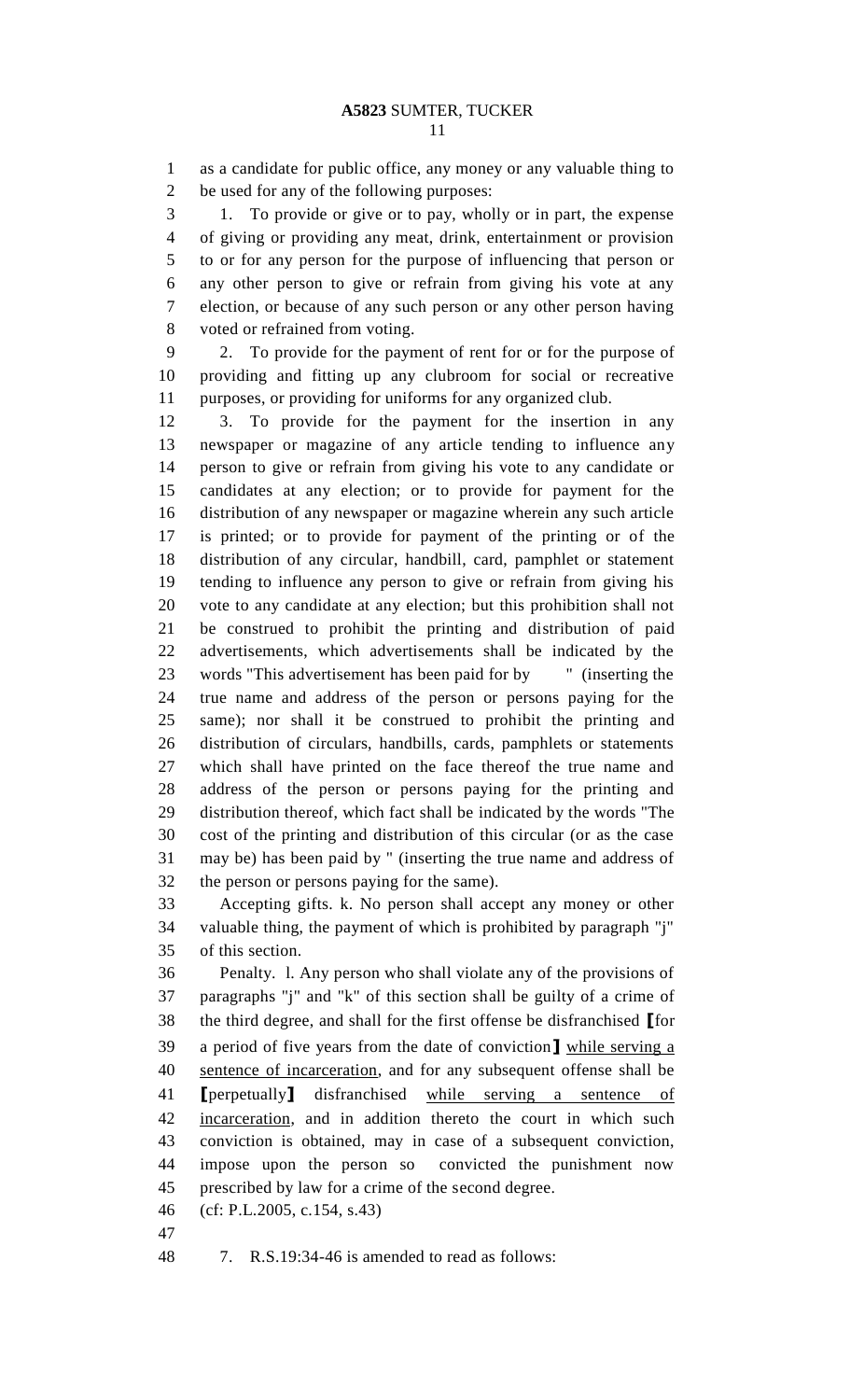19:34-46. In addition to any penalties provided for violation of any of the provisions of this title, the court imposing such penalty may add thereto that such offender be thenceforth disfranchised as a voter while serving a sentence of incarceration and disqualified to hold any office of trust or profit within this state for such length of time as such court deems proper. (cf: R.S.19:34-46) 8. Section 33 of P.L.1964, c.134 (C.19:58-33) is amended to read as follows: 33. Any person who knowingly violates any of the provisions of this act, or who, not being entitled to vote under this act, fraudulently votes, or attempts to vote thereunder or enables, or attempts to enable another person, not entitled to vote thereunder, to vote thereunder, or who prevents or attempts to prevent by fraud the voting of any person legally entitled to vote under this act, or who knowingly certifies falsely in any paper required to be executed under this act, shall be guilty of a crime of the third degree and upon conviction thereof shall be subject, in addition to such other penalties as are authorized by law, to disenfranchisement while serving a sentence of incarceration unless and until pardoned or restored by law to the right of suffrage. (cf: P.L.2005, c.154, s.59) 9. Section 8 of P.L.1976, c.23 (C.19:59-8) is amended to read as follows: 8. a. Each county clerk shall send by air mail, with each ballot for an overseas voter or overseas federal election voter transmitted by such means, appropriate printed instructions for its completion and return, together with an inner and outer envelope similar to that required as to civilian vote by mail ballots with a legend on the inner envelope stating "Ballot for Overseas Voter" or "Ballot for Overseas Federal Election Voter," as appropriate. b. Each county clerk shall send to each overseas voter or overseas federal election voter requesting that a ballot be sent to that voter by electronic means all appropriate printed instructions for its completion and return. The printed instructions sent to each such voter shall include a certificate substantially the same as provided for in section 9 of P.L.1976, c.23 (C.19:59-9). c. The printed instructions sent with each ballot to an overseas voter or overseas federal election voter, including instructions sent by electronic means, shall include a copy of the following notice: PENALTY FOR FRAUDULENT VOTING Any person who knowingly violates any of the provisions of the Overseas Residents Absentee Voting Law, or who, not being entitled to vote thereunder, fraudulently votes or attempts to vote thereunder or enables or attempts to enable another person, not entitled to vote thereunder, to vote fraudulently thereunder or who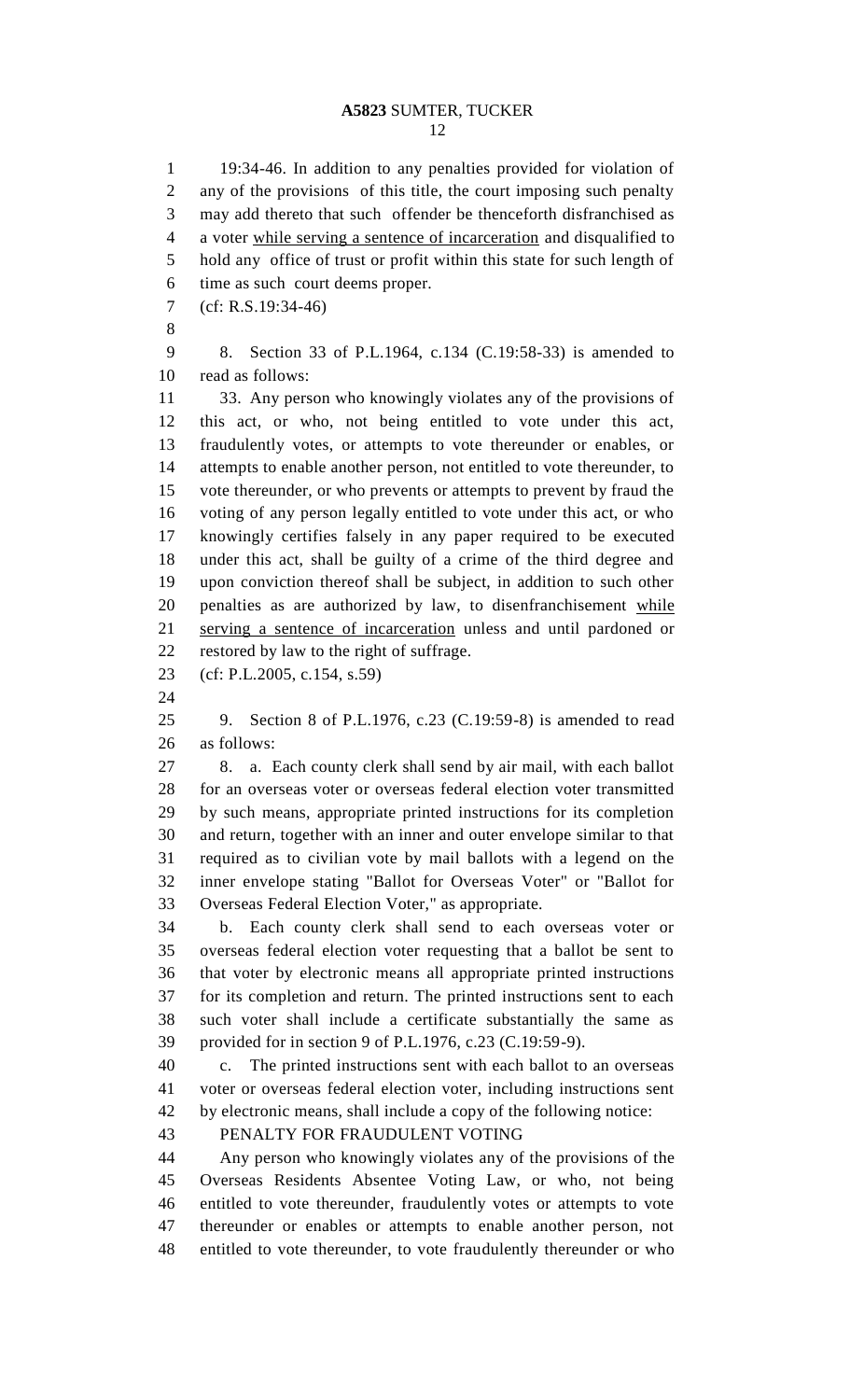prevents or attempts to prevent by fraud the voting of any person legally entitled to vote under this act, shall be guilty of an indictable offense, and upon conviction thereof shall be subject, in addition to such other penalties as are authorized by law, to disenfranchisement while serving a sentence of incarceration unless and until pardoned or restored by law to the right of suffrage. (cf: P.L.2017, c.39, s.11) 10. Section 28 of P.L.2009, c.79 (C.19:63-28) is amended to read as follows: 28. a. Any person who knowingly violates any of the provisions of P.L.2009, c.79 (C.19:63-1 et al.), or who, not being entitled to vote thereunder, fraudulently votes or attempts to vote thereunder, or enables or attempts to enable another person not entitled to vote thereunder to vote fraudulently thereunder, or who prevents or attempts to prevent by fraud the voting of any person legally entitled to vote under this act, or who shall knowingly certify falsely in any paper required under this act, or who, at any time, tampers with any ballot or document used in an election or interferes with the secrecy of the voting of any person, is guilty of a crime of the third degree, and upon conviction thereof shall be subject, in addition to such other penalties as are authorized by law, to disenfranchisement while serving a sentence of incarceration, unless and until pardoned or restored by law to the right of suffrage. b. Any person who knowingly aids and abets another in violating any of the provisions of this section is guilty of a crime of the third degree and upon conviction thereof shall be subject, in addition to such other penalties as are authorized by law, to disenfranchisement while serving a sentence of incarceration, unless and until pardoned or restored by law to the right of suffrage. (cf: P.L.2015, c.84, s.6) 11. This act shall take effect 90 days following the date of enactment. STATEMENT This bill removes the prohibition on voting by persons who are on parole or probation due to a conviction for an indictable offense under any federal or State laws. Under Article II, Section I, paragraph 7, the New Jersey Constitution authorizes the Legislature to deny the right to vote to persons convicted of crimes designated by the Legislature. Under N.J.S.A.2C:51-3, a person who is convicted of a crime is disqualified from "voting in any primary, municipal, special or general election as determined by the provisions of R.S.19:4-1." In relevant part, R.S.19:4-1 denies the right to vote to any person "who